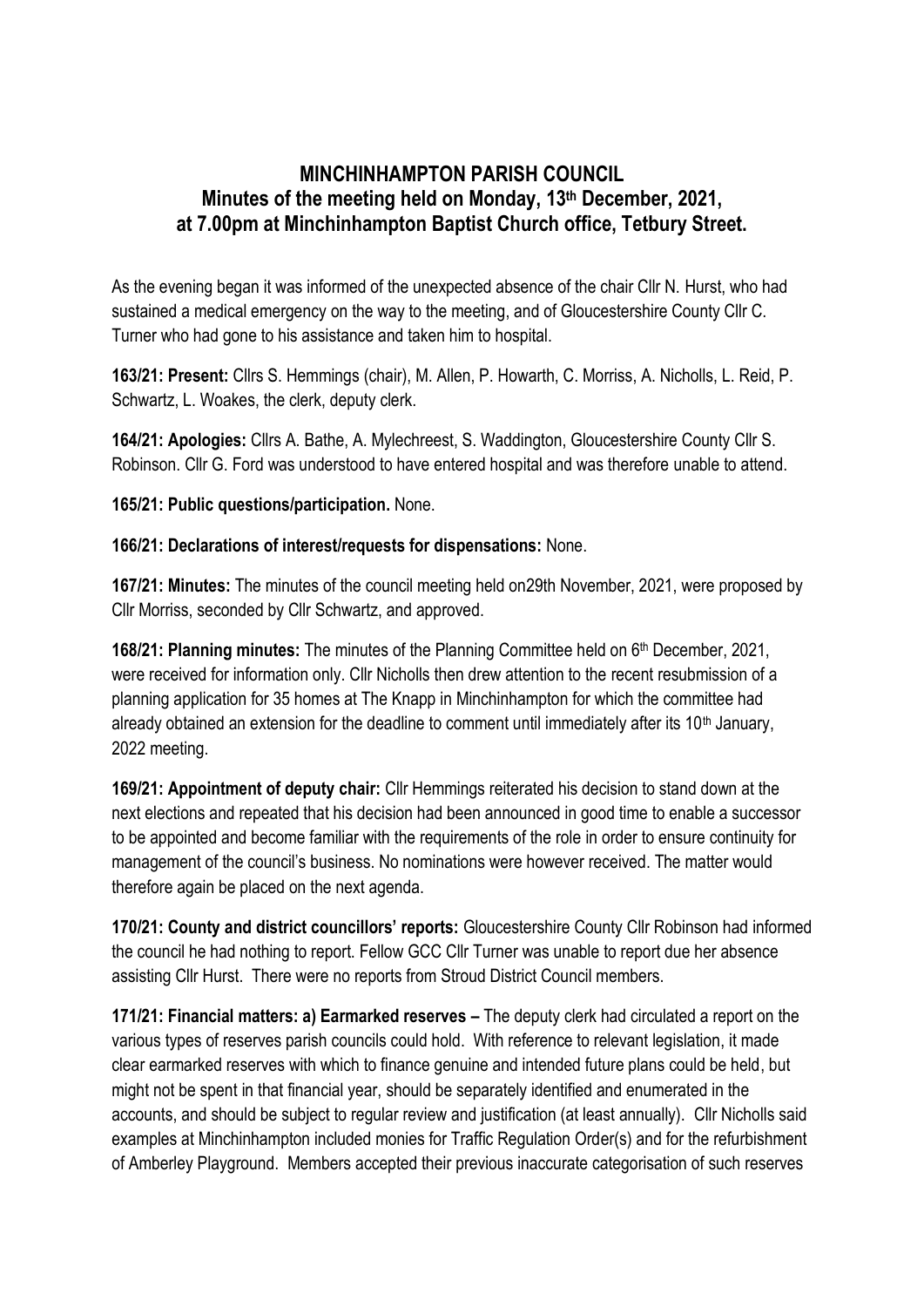as ring-fenced which instead meant monies allocated for a specific project that must not be used for any other purpose; **b) 2022-23 budget –** Finance Committee chair Cllr Hemmings said a final decision on the budget, which recommended a standstill precept of £110,000, was not expected until the council's January meeting. A proposal that followed from Cllr Reid, that the precept should be increased by the rate of inflation in order to progress the NDP Implementation and road safety measures, was however not widely supported.

**172/21: Council payments:** Cllrs Morriss and Hemmings declared interests in the below payments' list which was proposed by Cllr Reid, seconded by Cllr Schwartz, and approved.

| <b>SLCC</b>                                               | Deputy clerk training fee | £144.00   |
|-----------------------------------------------------------|---------------------------|-----------|
| Softlink Computer Systems Ltd                             | Various IT support        | £152.40   |
| A. Bullock                                                | Office cleaning           | £30.00    |
| PATA (UK)                                                 | Payroll admin             | £41.45    |
| C. Morriss                                                | Fence post repairs        | £17.99    |
| H. R. Wilson                                              | Locum accounts work       | £180.00   |
| S. Hemmings                                               | Zoom                      | £14.39    |
| Minch Life                                                | Christmas lights grant    | £200.00   |
| Staffing                                                  | Staffing                  | £2,555.10 |
| (Credit received from Chalford Building Supplies, £39.60) |                           |           |

**173/21: Reports: a) Graziers' meeting –** A report from Cllr Schwartz had been circulated and was available on request from the clerk. In summary about 220 cattle grazed the commons in 2020, about half the normal number due to TB restrictions and there had been only one death in collision with a vehicle – the best for many years. Council granted £500 towards a scrub clearance "Flailbot", Members agreed a formal letter of appreciation should be sent to hayward Mark Dawkins who was retiring after 25 years' service. Informal inquiries would also seek to establish a suitable gift of thanks; **b) Neu-Lindsey progress –** Cllr Reid reported Minchinhampton CAN (Climate Action Now) had received the parish council's letter detailing requirements before it reconsidered CAN's request for MPC to become custodian trustees if CAN took over the Neu-Lindsey nature reserve from the Gloucestershire Wildlife Trust. Dialogue continued but was limited in public by CAN's original request for discussion to be confidential; **c) Public rights of way -** Cllr Morriss had advised landowners, who were "deeply unhappy" about the council's application, to provide evidence to refute its claim to add the route at The Roundabouts to the Definitive Map. Progress with the Spinney Court steps had proved problematic due to its marginal use as a Right of Way and the difficulties of tracing former developers. Additionally, a route from Brimscombe Cemetery through to Knapp Lane was seemingly wrongly shown on maps; **d) Speeding/VAS results –** Updated figures on traffic speeds and volumes at various parish sites were presented and were available on request from the clerk. Cllr Morriss was particularly concerned by a maximum speed of 82mph on Brimscombe Hill. The figures were to be used as part of the parish's requests for Traffic Regulation Orders. Brimscombe Hill and the road past the Old Lodge towards Nailsworth had attracted the highest number of speeders. It was agreed to write to the Police Chief Constable expressing the council's deep concern about speeding and requesting further police surveillance at those two sites; **e) TRO consultation –** Cllr Schwartz reminded members it had been agreed the consultation would be via organisations such as schools, the library and similar. She had